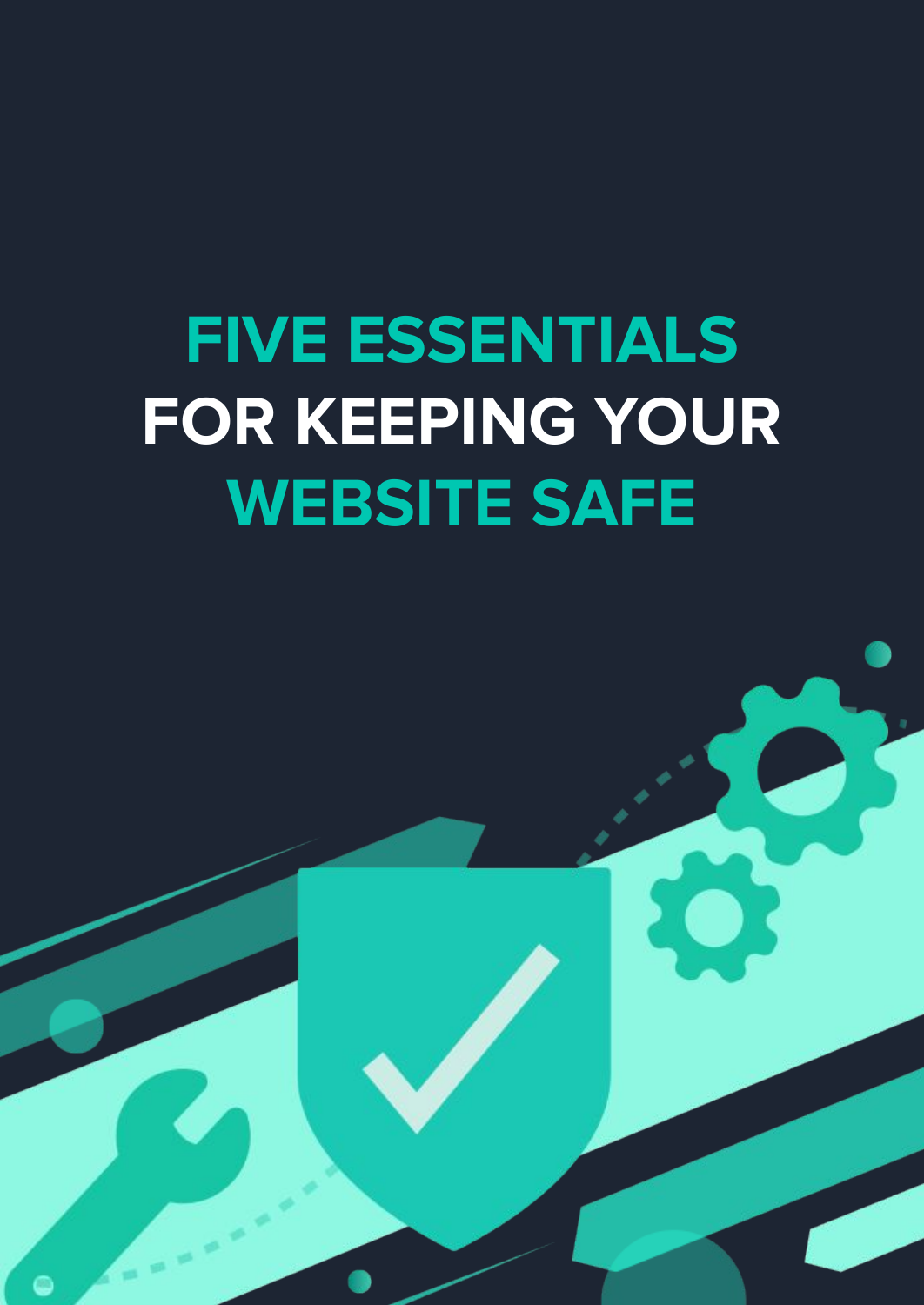#### **Your website is critical to your business**

Your website is one of the most important assets in your business. It's vital that you keep it updated, protected and online so that you can serve your customers.

If your website is offline or suffering from problems, it's no longer effective for your business and will lose you revenue (directly - through lost sales / visits or indirectly through word of mouth or social media posts).

In today's modern world, there are also many other factors to be aware of. It's common for websites to be targeted with hacking attempts. In fact, the average website will have automated attacks looking for weaknesses multiple times per day.

Are you looking after your WordPress website right now? Can you remember the last time you ran updates in the admin dashboard?

Some of you reading this will never even have logged into the back-end of your WordPress website. What you need to understand is that your website runs using software, just like your PC, Mac, laptop, tablet or mobile device. If you don't keep that software updated, you run the risk of errors, malfunctions or in the worst cases malware infections.

Paying attention to updates, ensuring they're carried out effectively on your website and testing afterwards does take time. It may not be time that you have available personally, but it's a critical task as it will keep your website secure, online and visible to your target audience.

Do you have someone in-house who is suitably knowledgeable with WordPress to perform these updates? It's okay if you don't, no-one can blame you considering this could easily cost you \$30,000+ per year to have an employee with the right skillset to be able to look after your website. But you'll need to have a plan in place to keep your website updated and safe.

In this guide, we've put together five key essentials to help you set up a maintenance schedule and to keep your website secure. Taking these steps will give you peace of mind and allow you to focus on what's important to you in your business.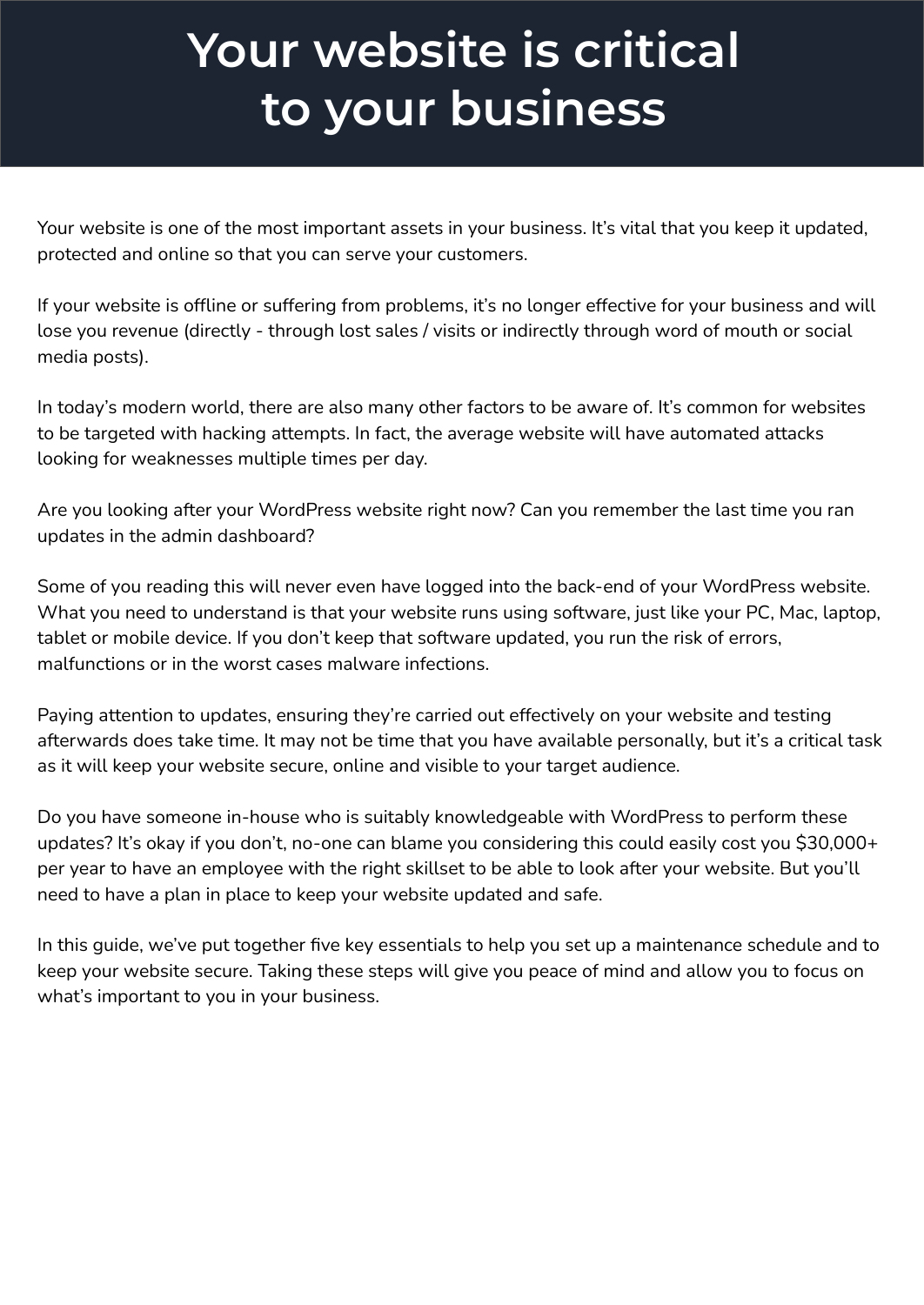## **Peace Of Mind**<br>**Don't leave backups to chance.**

One of the worst things that can happen to you as a business owner is to try and access your website and find that it's offline. Even worse though, is when you get that dreaded email from a customer who tells you that your website is down or that there is a message from Google telling them about malware.

What do you do in a situation like that? For most people, this would mean reaching out to your hosting company and being completely reliant on the ability of their support team to assist you. In most instances, they'll be able to restore a backup of your website - but this may not have all of the latest data, especially if you have transactional data like E-Commerce.

As a business owner, you need to have a disaster recovery plan. If you don't have one already, you must take a few minutes out of your day right now and think about what you will do when something goes wrong with your website.

**TIP: Make a note of key telephone numbers or contact details for your hosting company, domain provider and email provider (if separate e.g. G Suite). If you have any problems with your website, you need to have these contact details to hand easily. Don't plan on keeping these in the same place as your emails, because it's possible for your website and emails to be down at the same time.**

The most important part of your disaster recovery plan is going to center around backups. With a full backup of your website, you can recover this to ANY hosting provider, even in the worst situations. There are three key things you need to think about with your backup schedule:

- 1. **Off-site Backup** For proper security and safety, your backups should be stored with an external service. For example - Amazon's S3 platform, Google Drive or Dropbox. This mitigates against any issue where your current hosting provider is inaccessible.
- 2. **Regular Schedule** Your backup schedule will vary depending on how often you update your website and the type of audience you serve. For the average small business WordPress website, a full backup once per week and a daily database backup would be sufficient. For E-Commerce a daily full backup and an hourly database backup may be a much better recommendation.
- 3. **Encrypted** For the safety of your business data, you should choose a solution that encrypts the backup of your website before storing it off-site. This keeps your data and most importantly your customer data, secure.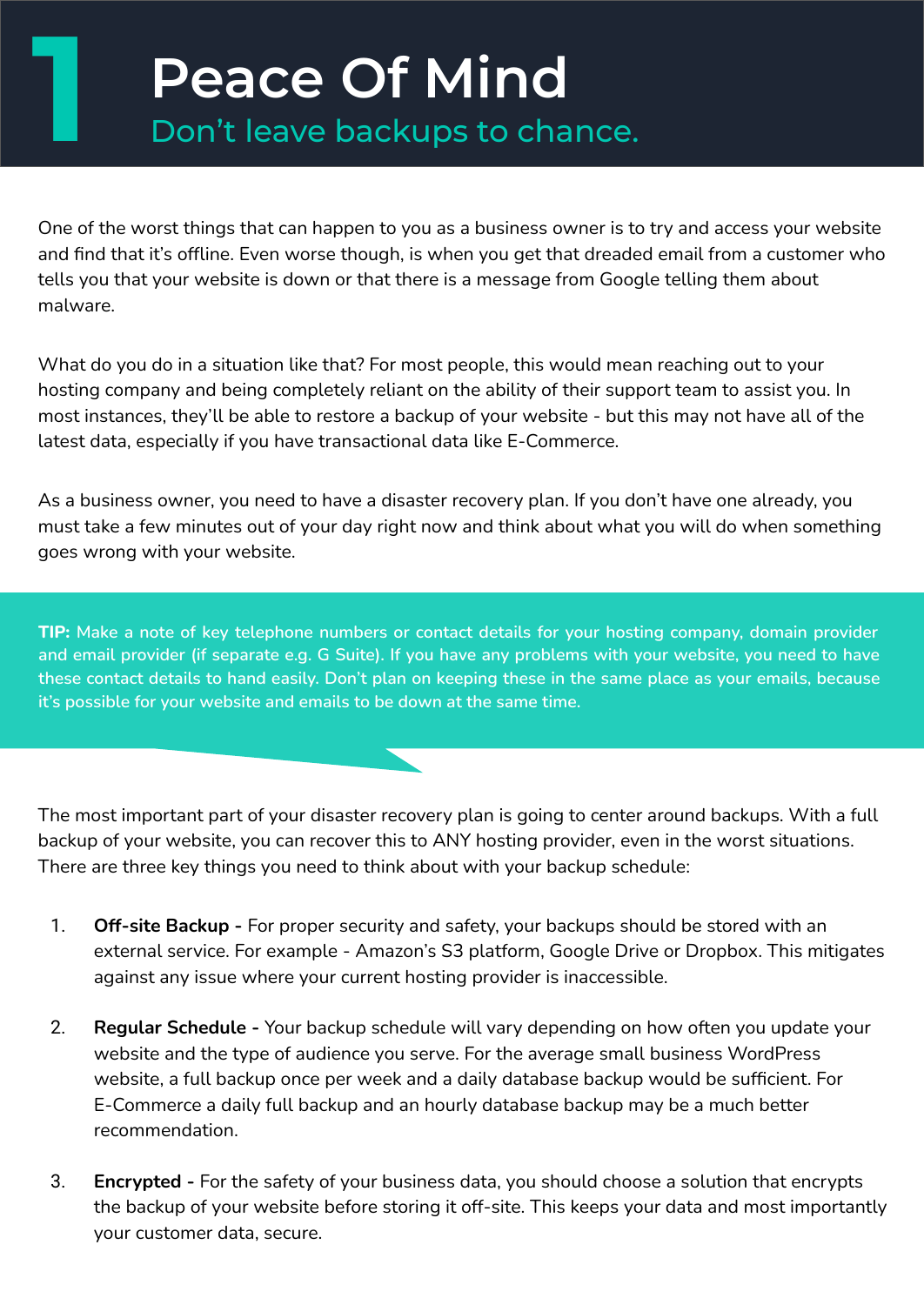

As we mentioned in the introduction to this guide, good website security practices are vitally important for your business.

WordPress powers over 30% of the websites on the Internet. It's popular and highly powerful. However, with this popularity that also means that you have to be vigilant with the security of your website.

There are thousands of plugins that add functionality to WordPress websites. Your website will have a number of these installed. These will have regular feature and security updates released. Likewise, the WordPress software itself will also have regular updates made available.

The security of your website will rest solely on your shoulders as the business owner. Your hosting company will have some security settings that help to protect your website, but these will not shield you from all of the dangers online. If something goes wrong, your hosting company may restore a backup as mentioned before, but aside from that you'll likely be on your own.

You need to have suitable security protection on your WordPress website. To get started with a free installation, you can install a plugin such as WordFence or iThemes Security. These both have quick start guides to help you get setup, but care should be taken to ensure that you don't accidentally lock yourself out of your own website.

When working with third parties such as developers or designers, you should always retain full control of all password settings. This means not giving out your "master passwords" (main logins) to third parties. If anyone needs access to your website, hosting account or any other digital property, always try and make sure they have a unique login and that this can be disabled by you / your team at any time.

Security is very much a lot of common sense and a little bit of luck. No WordPress website is 100% secure, in fact no website in the world is 100% secure. The simplest point of failure in most cases is actually a human - whether it's via scam or a hacked device, or whether they've coded something poorly.

**TIP: Review the last year and think about third parties that you have worked with. Did you give out a master password to any users? If you did, have you updated it since? Make a list of everything that you've either given out a password for and that needs updating or that you haven't updated in the last 2-3 months. Then update these passwords using a strong password. You can use<https://strongpasswordgenerator.com/> if you need help with generating a strong password.**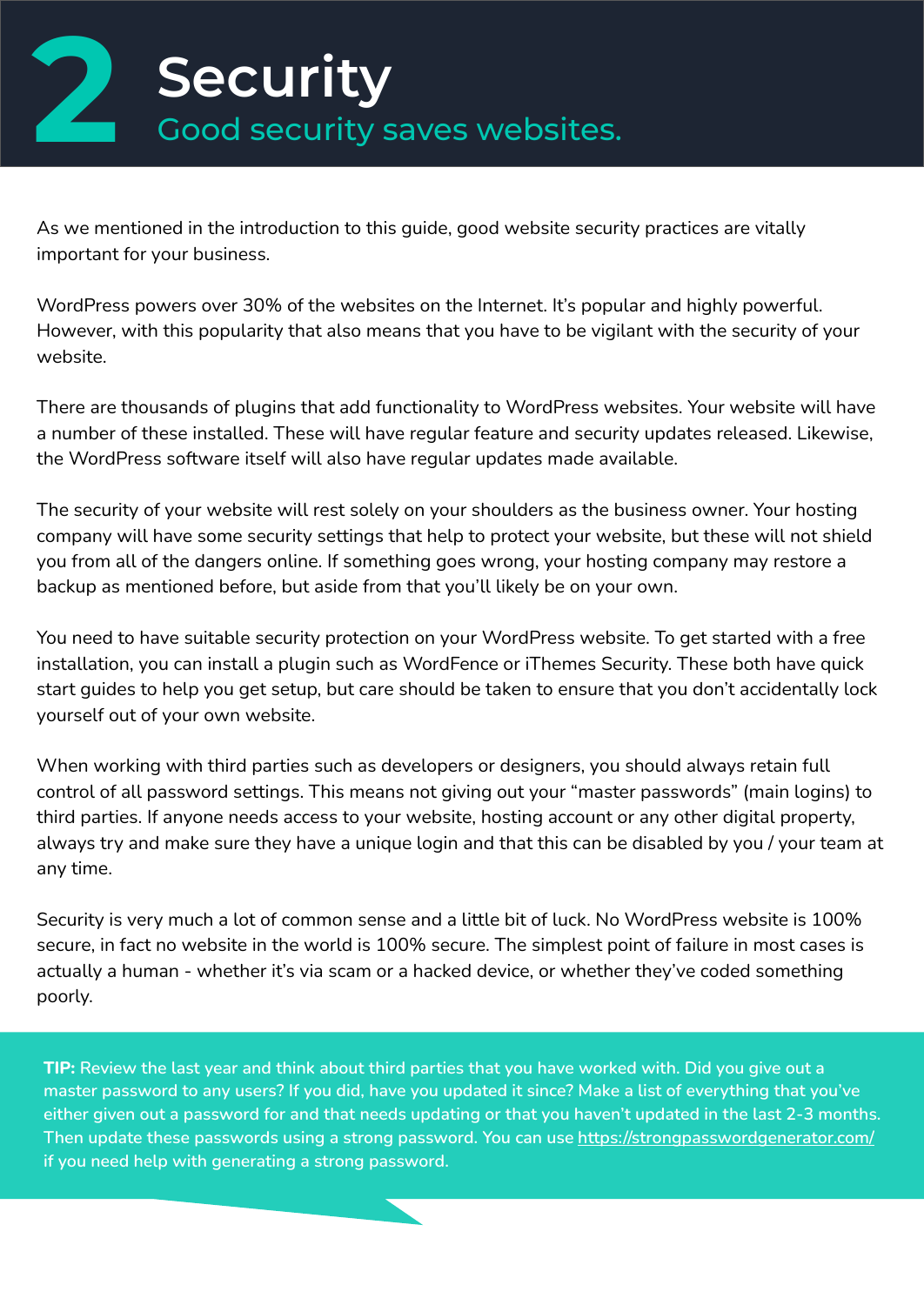#### **3 Maintenance** Your website should never have a sick day.

Just like your car, your website needs servicing to stay in the best condition. It's really important that regular maintenance occurs on your WordPress website.

Without regular maintenance, you run the risk of your website being attacked, going offline through an error or not functioning correctly when future updates are applied.

You're going to need to schedule regular maintenance time into your calendar or the calendar of your employees.

So what should you schedule? Here's a list of 4 key items to look at:

- **WordPress Updates -** New versions of WordPress are available periodically. These should be installed quite quickly, as they often contain security patches.
- **Plugin Updates -** The plugins in use on your website will have regular feature and security updates available. These should be updated often, to ensure that everything is secure.
- **Theme Updates -** The theme in use on your website will also have updates available periodically. Make sure you update your theme to keep your website secure.
- **Check Backups -** You should check to make sure that your backups are successfully being saved to an external location on a regular basis. If you can't see the most recent backups at your storage location, you'll need to fix this as soon as possible. Backups are critical!

Before starting any maintenance work on your website, always make sure that you have a recent backup of your website. You need to be able to restore this if you have any issues with the updates that you are performing.

Once you've made any updates, you will need to test your website to ensure all is performing well. To do this, log-out of your admin dashboard and visit each of the pages on your website. If you have any contact forms, fill these in and check that you're receiving emails successfully.

**TIP: Set up a maintenance schedule for your website. You'll want to schedule this approximately once a week and to set aside up to an hour for the work. Make sure that the user you have assigned is able to work on this regularly and to document any work completed, so that you can refer back to this if you have any issues**.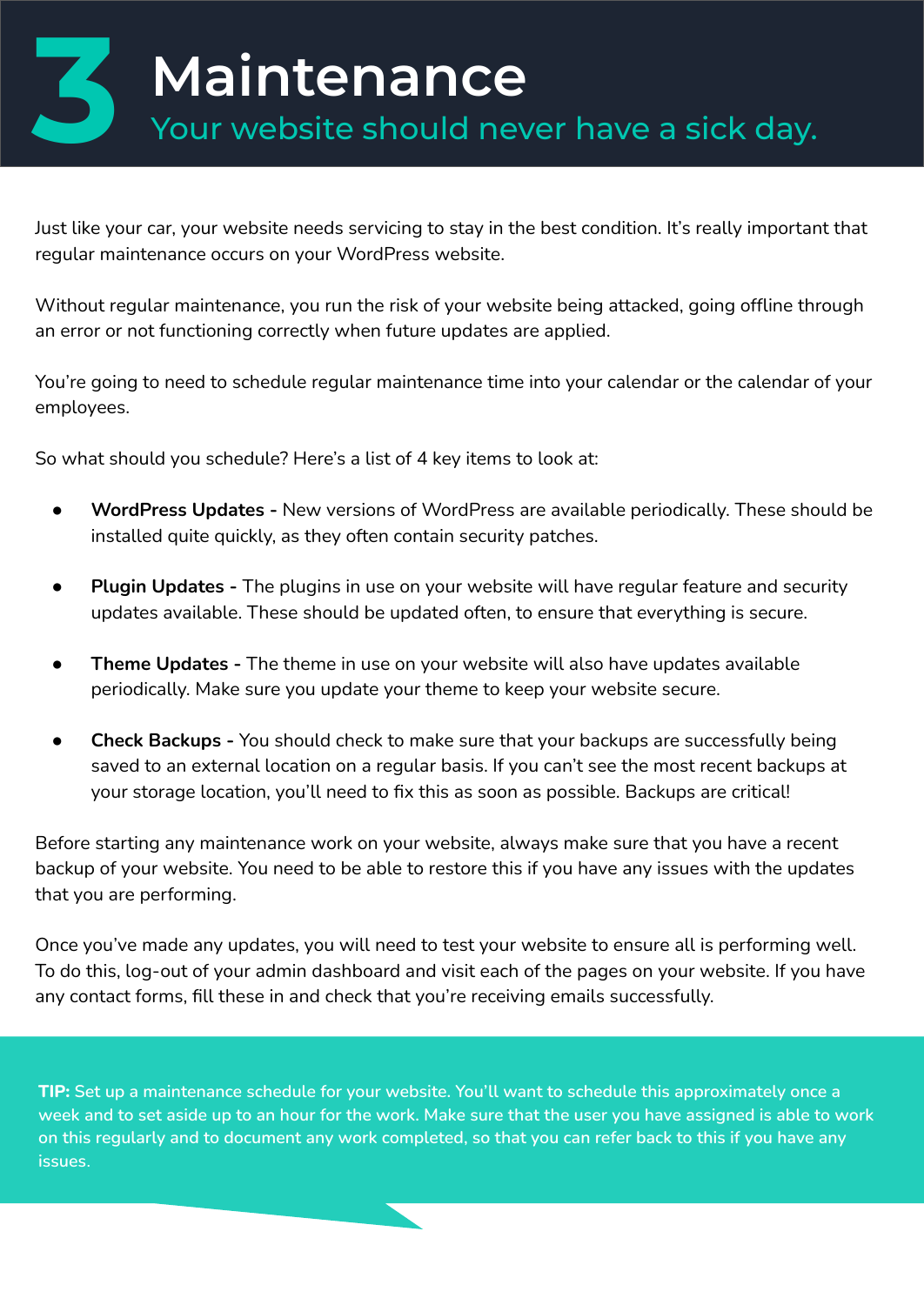# **All Reliability**<br> **18 Is your host up to scratch?**

Website hosting is one of the most common digital services that you can find online. Every website needs it. Without hosting, your website would not be visible on the Internet. Unfortunately, not every website hosting company offers the same quality and service.

If your hosting currently costs you less than a cup of coffee per month, the likelihood is that you're paying too little. Low-cost hosting is on what is known as a "shared environment". This is when thousands of websites are all squeezed onto the same server. The benefit for the hosting company is that they can make more money from each server, but this has unfortunate downsides for your business.

When your website is on a shared hosting server you are sharing the same resources as thousands of other websites. If any of these websites stretches the resources available a little too thin or carries out an action that causes a problem on the server, your website may go offline.

Performance issues can be a major factor on a shared hosting environment. Visitors to your website will wait on average around 5 seconds before they get bored and look elsewhere. If your website loads slowly with your hosting provider, which competitor do you think they'll go to?

Another common issue is when you host your emails and your website with the same hosting provider. With shared hosting your emails are all being sent from the same server as many thousands of other email addresses. If just one person on the server decides to start sending out a lot of spam (voluntarily or involuntarily), this can cause the IP address of the server to be blocked by email providers. What this means for you in simple terms is that you'll find your emails not being delivered to your customers, suppliers and important recipients, which has the potential to be extremely destructive for your business. Emails should be hosted externally to your website. Check out G Suite, Office 365, or Zoho Mail for affordable email solutions.

Realistically, you should choose the best hosting that your business can afford. This is one of the most important options that you should not penny pinch on, as a business owner. As a ballpark, the average website could be hosted very securely for around \$25-30 per month online. Yes, this is more than a coffee. But what price is the cost to fix a website that has trouble on a cheap shared hosting platform? I can tell you it's in the hundreds of dollars.

**TIP: Review how much you're currently paying for your hosting and where you found this hosting company online. If you're paying around the price of a large coffee or two per month, it's quite likely that the company may not be the best option for you. Also, take a serious look at your emails. Switching to G Suite costs around \$6/month per user, and it's on one of the most reliable email platforms on the Internet - run by Google.**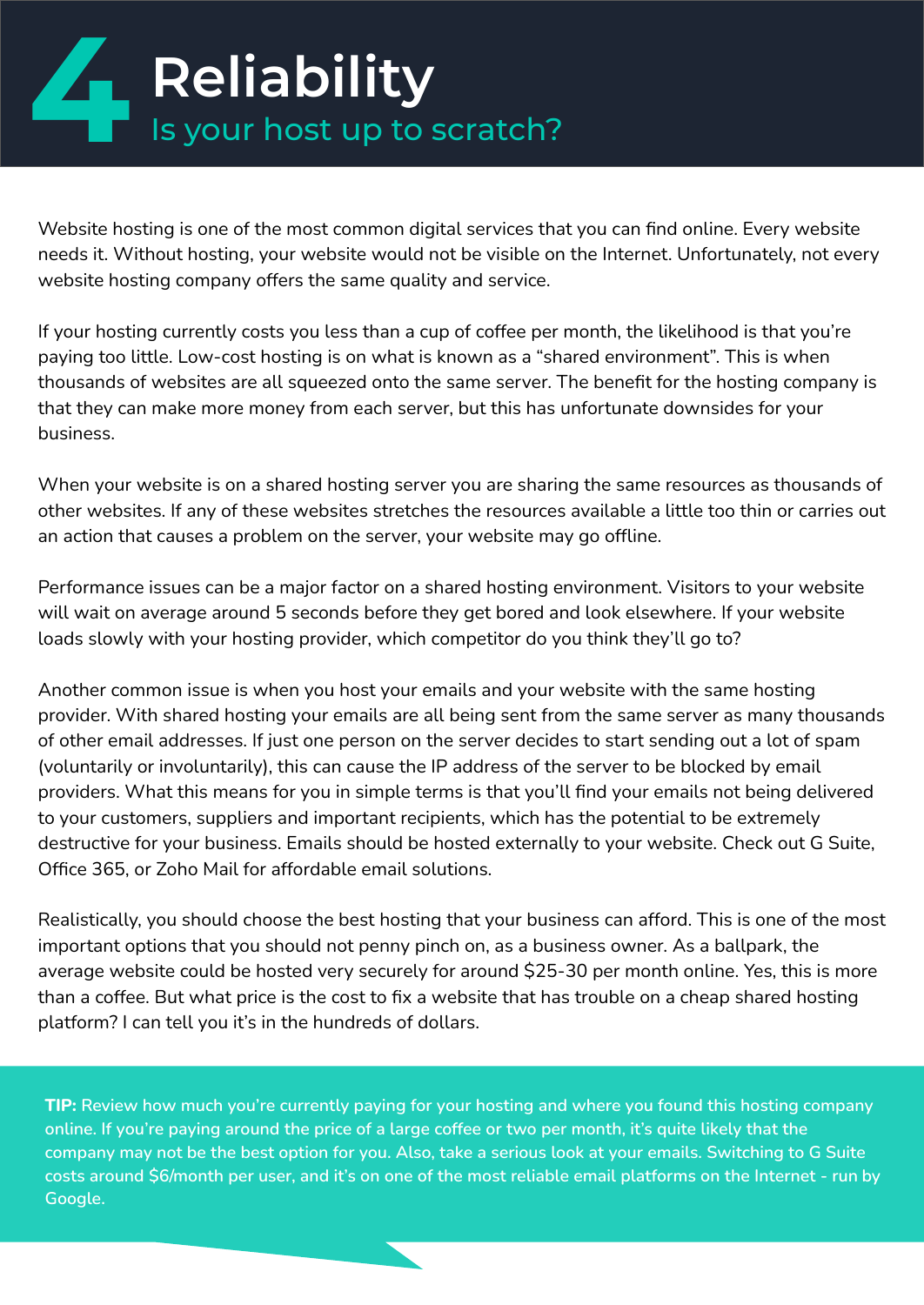You have two options when it comes to your WordPress website…

Do you want to be proactive, keep your website updated, being ready for any issues that might arise? Or would you prefer to be reactive and only react when there is a problem, often when it's far too late for a quick fix?

Whilst it makes sense to try and limit outgoings, it's far more expensive to react to disaster than it is to have proactive monitoring in place and to be able to mitigate issues as they happen.

Do you have the experience to look after your website or do you have an employee who is experienced? As we mentioned in the introduction to this guide, a typical cost for a competent WordPress individual to work in your company could be around \$30,000/year. That's not including a desk in your company and the additional facilities and payroll related expenses.

Of course, they could work part-time - but then you'll need to rely on them to be available for you as and when you need them. Is that possible?

If you do have the skillset to look after your own website, do you have the time to do so? It's an hour or so each week, but if there's an issue that needs immediate attention, this could be another 2-4 hours or more. Can you afford to take time away from key business tasks to focus on the website at these times?

If you've answered no to these things, don't worry. It's okay that you're busy. You have a lot of important tasks to complete every day as a business owner and it's completely understandable. It's good that you're busy as it means your business is doing well.

There's a better way to look at this. Companies like ours offer WordPress Care Plans. A Care Plan is a monthly service where we look after your website, keep it updated, carry out off-site backups of your data and many other services. They're designed to give you complete peace of mind about your business website and allow you to focus on the more important tasks that you need to, every single day.

**TIP: Think about what your or your employee's time is worth to be available for at least 4 hours each month. Also, would any training be needed for these employees to be able to carry out WordPress maintenance tasks? If the total comes to more than \$50 - \$100, then you'll be financially better off looking at a WordPress Care Plan for your business.**